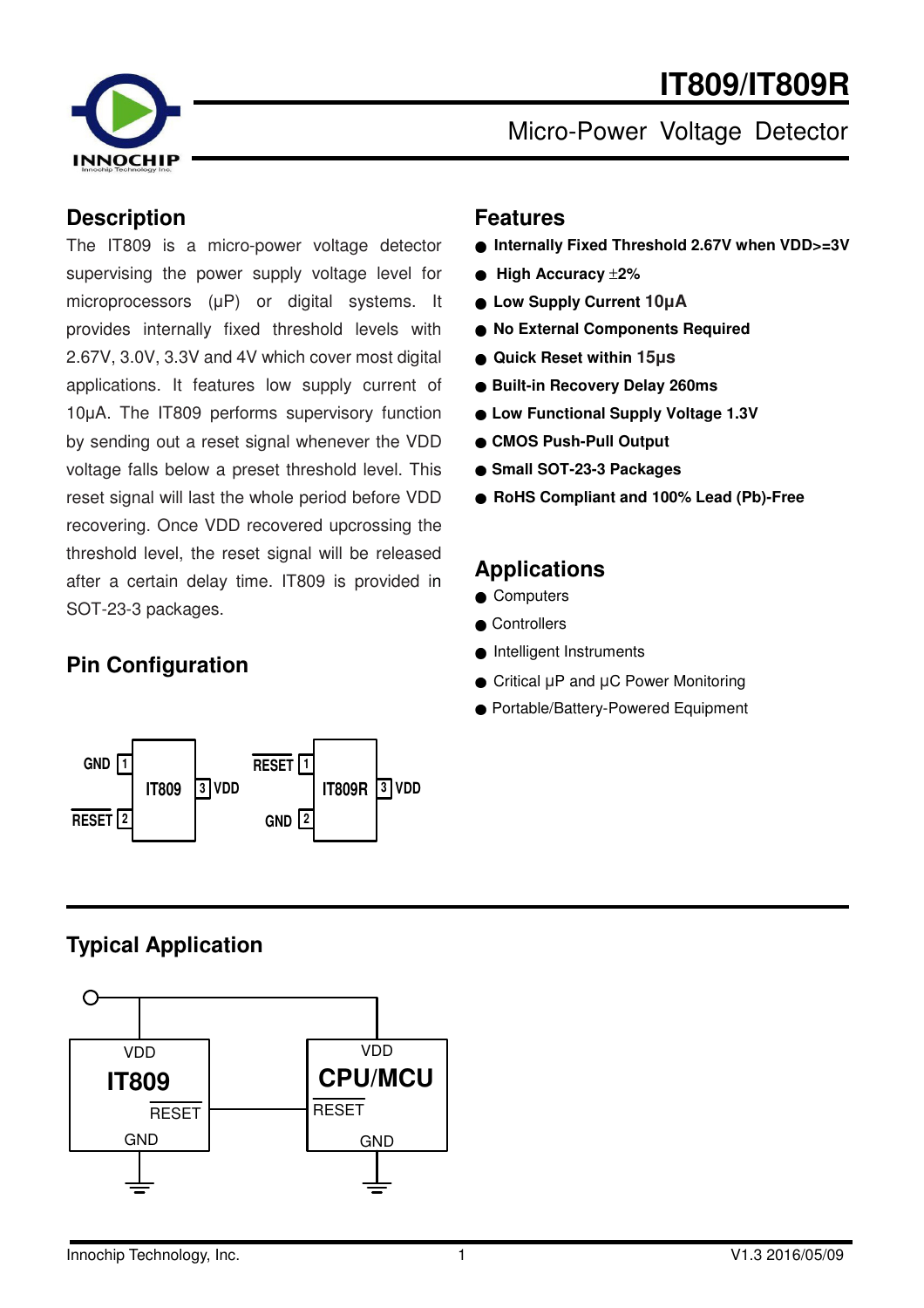# **ABSOLUTE MAXIMUM RATINGS**

(Typical values are at  $TA = 25^{\circ}C$ , unless otherwise noted.)

| Output Current, RESET  20mA                 |  |
|---------------------------------------------|--|
|                                             |  |
| Power Dissipation, $P_D @ TA = 25^{\circ}C$ |  |
|                                             |  |

| Package Thermal Resistance             |
|----------------------------------------|
|                                        |
| <b>Operating Temperature</b>           |
|                                        |
| Junction Temperature150°C              |
| Storage Temperature-65 ℃ to +150 ℃     |
| Lead Temperature (soldering, 10s)260°C |
| <b>ESD Susceptibility</b>              |
|                                        |
|                                        |

#### NOTE:

Stresses beyond those listed under "Absolute Maximum Ratings" may cause permanent damage to the device. These are stress ratings only, and functional operation of the device at these or any other conditions beyond those indicated in the operational sections of the specifications is not implied. Exposure to absolute maximum rating conditions for extended periods may affect device reliability.

### **CAUTION**

INNOCHIP recommends that all this integrated circuit could be damaged by ESD if you don't pay attention to ESD protection and recommends that all integrated circuits be handled with appropriate precautions. Failure to observe proper handling and installation procedures can cause damage. ESD damage can range from subtle performance degradation to complete device failure. Precision integrated circuits may be more susceptible to damage because very small parametric changes could cause the device not to meet its published specifications.

INNOCHIP reserves the right to make any change in circuit design, specification or other related things if necessary without notice at any time. Please contact INNOCHIP sales office to get the last datasheet.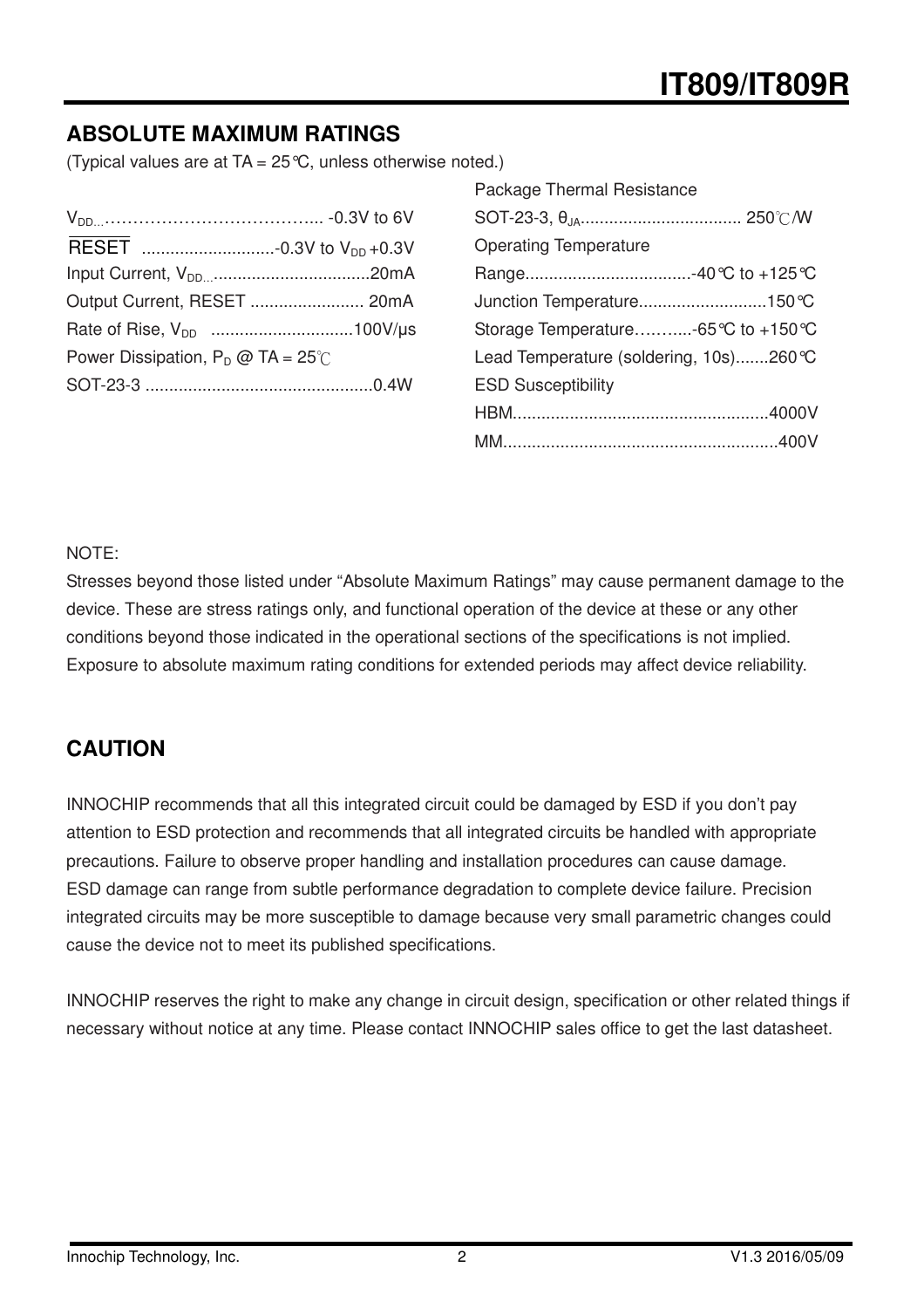### **PIN DESCRIPTION of IT809**

| <b>NAME</b>  | <b>PIN NUMBER</b> | <b>FUNCTION</b>                                                                                                                                              |
|--------------|-------------------|--------------------------------------------------------------------------------------------------------------------------------------------------------------|
| GND          |                   | Ground                                                                                                                                                       |
| <b>RESET</b> | 2                 | Active Low reset. RESET remains low while VDD is below<br>the reset threshold, and remains low for 260ms (TYP) after<br>VDD rises above the reset threshold. |
| <b>VDD</b>   | 3                 | Power supply voltage that is monitored.                                                                                                                      |

Note: RESET is PIN1 and GND is PIN2 for **IT809R**.

# **ELECTRICAL CHARACTERISTICS**

(VDD TYP = 5V unless otherwise noted.)

| <b>PARAMTER</b>                                          | <b>CONDITIONS</b>                          | <b>MIN</b>           | <b>TYP</b> | <b>MAX</b> | <b>UNITS</b> |  |
|----------------------------------------------------------|--------------------------------------------|----------------------|------------|------------|--------------|--|
| <b>SUPPLY</b>                                            |                                            |                      |            |            |              |  |
| Voltage                                                  | TA = $-40^{\circ}$ C to $+125^{\circ}$ C   | 1.0                  |            | 5.5        | $\vee$       |  |
| Current                                                  | $TA = -40^{\circ}$ to $+125C$ , VDD=5V     |                      | 20         | 35         | μA           |  |
| Current                                                  | TA = $-40^{\circ}$ C to $+125C$ , VDD=3.3V |                      | 11         | 25         | μA           |  |
| <b>RESET VOLTAGE THRESHOLD</b>                           |                                            |                      |            |            |              |  |
| <b>RESET</b><br><b>THRESHOLD</b>                         | $TA = -40^{\circ}$ to $+125^{\circ}$       | 2.60                 | 2.67       | 2.75       | $\vee$       |  |
| <b>Reset Threshold</b><br><b>Temperature Coefficient</b> |                                            |                      |            |            | ppm/°C       |  |
| VDD to RESET Delay                                       | $V_{DD} = V_{TH}$ to $(V_{TH} - 100$ mV)   |                      | 15         |            | μs           |  |
| <b>Reset Active Timeout</b><br>Period                    | $TA = -40^{\circ}$ to $+125^{\circ}$       | 150                  | 260        | 350        | ms           |  |
| <b>RESET OUTPUT VOLTAGE</b>                              |                                            |                      |            |            |              |  |
| <b>RESET Output Low</b>                                  | $V_{DD} = V_{TH}$ , $I_{SINK} = 3mA$       |                      |            | 0.4        | $\vee$       |  |
| <b>RESET</b> Output High                                 | $V_{DD}$ > $V_{TH}$ , $I_{SOURCE}$ =800µA  | $V_{\text{CC}}$ -1.5 |            |            | V            |  |

# **Typical Timing Diagram**

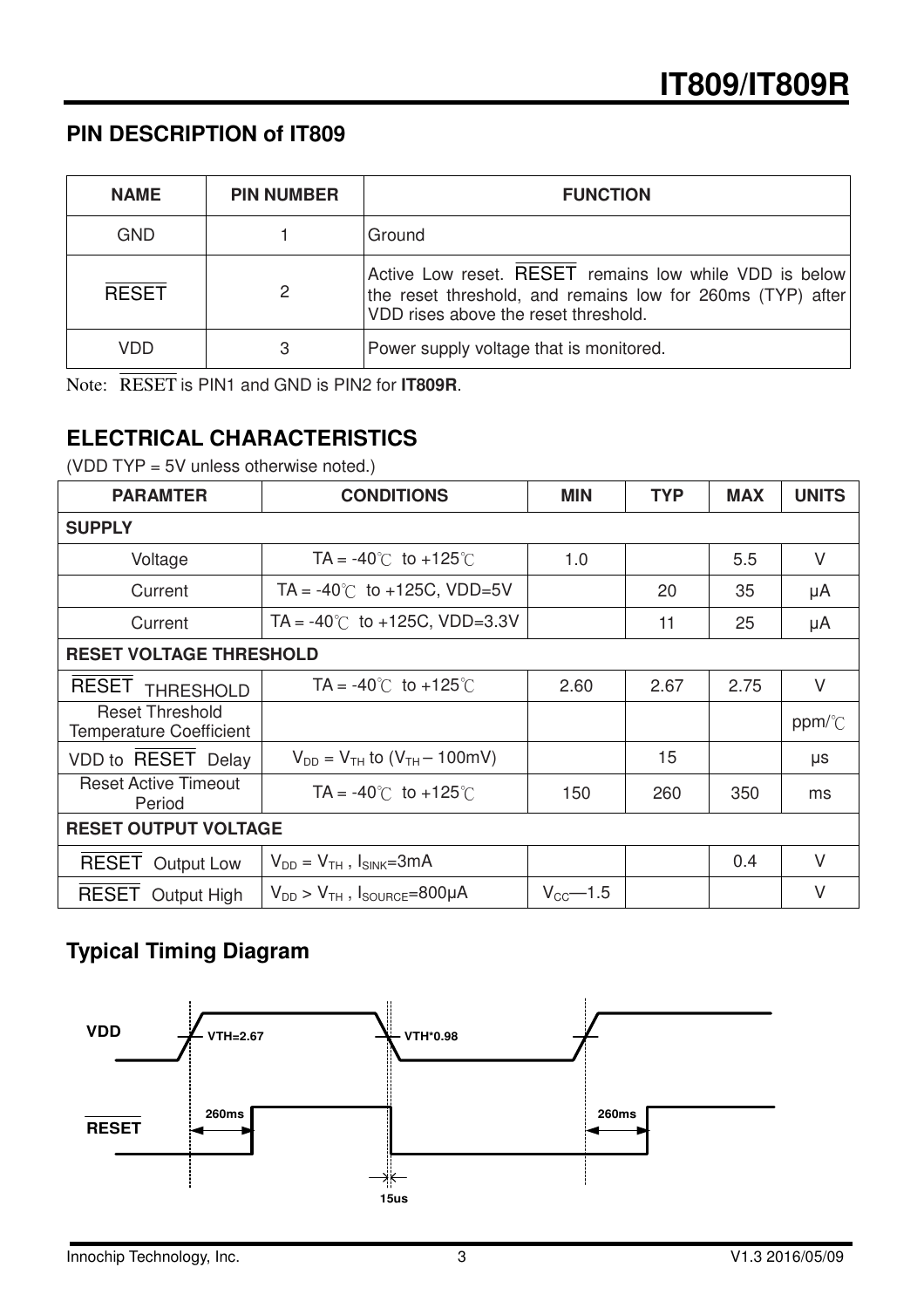# **Typical Performance Characteristics**





**Reset Output Voltage vs. Supply Voltage** 

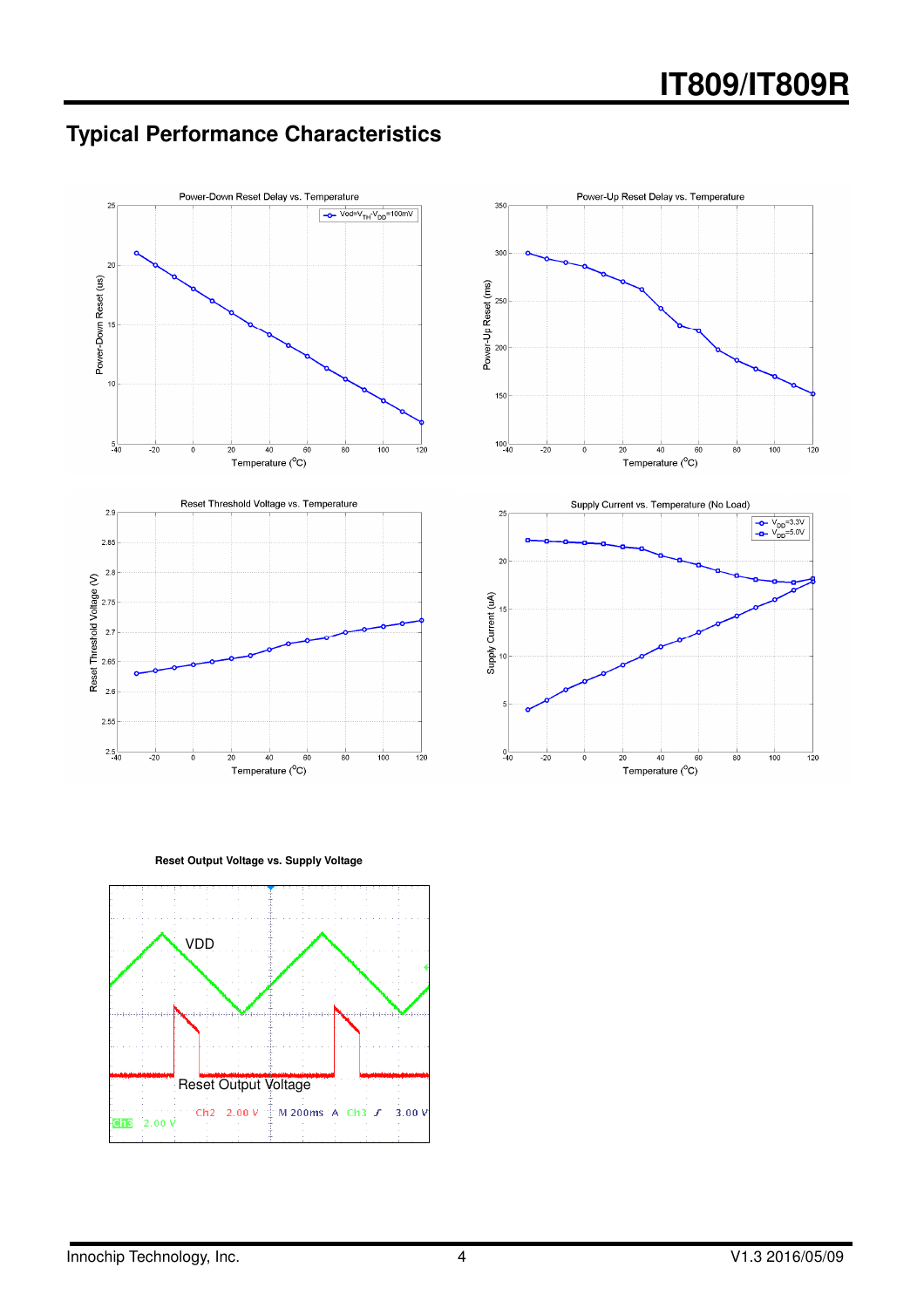# **Process Description**

# **VIS**

| <b>Technology Code</b> | <b>Technology Description</b>                      |
|------------------------|----------------------------------------------------|
| <b>CL05UG00001</b>     | 0.5UM, CMOS Logic General Purpose, 1P2M, Polycide, |
|                        | $5V(Vgs=5V, Vds=5V)$                               |